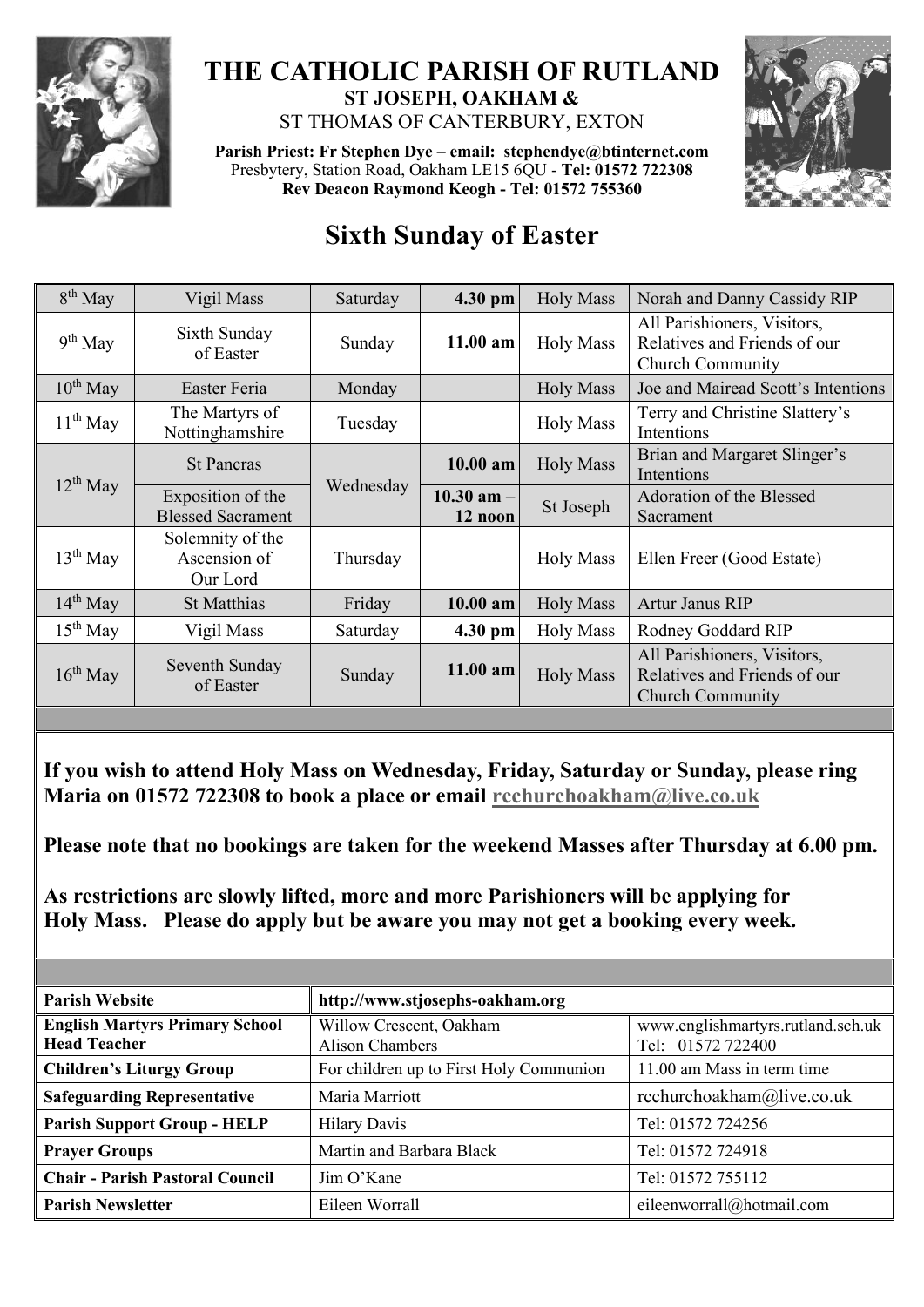**Please pray for the following who are ill:** *Colleen Lully, Mary Hurst, Sarah Ennis, Marie-Jeanne LloydHughes, Philip Quinn, Teresa Thompson, Sharon Larkworthy, Halina Woolford, Elizabeth Fay, Myra Smith, Janet and Barry Chalmers-Stevens, Fr David Bowler, Annie Welsh, Daniel Dopson, Floss Jepson, Joy Widdows, Krystyna Chritchlow, Sally Blythin, Dennis Trevor, Richard Goodger, Jim Whalley, Anne Stevenson, Fr John Trenchar, Elisabeth Simpson, Florence Valentine, Alison Pepperdine. Neil Mackenzie, David Price, Brian Jiggins, Fr Kevin Gradwell, Moira McCormick, Claire Smith and Fiona Ruddle*

If you cannot see your loved one's name in this sick list online you need to sign a consent form – please email Maria at [rcchurchoakham@live.co.uk](mailto:rcchurchoakham@live.co.uk)

Anniversaries  $\dot{\tau}$  Anne Camus Margaret Reeves, Norah Cassidy, Cyril Ecob, David Morton, Jean Cook, Anne *Wotton, Emilia Robinson, Michael Waycot, Rose Wheldon, Terry Colman, William Caffrey, James Halfin, Margaret Alderdice, Doris Adams, Elizabeth Burton, Ethelreda Renzi and Elizabeth Rafferty*

| <b>Last Week's Collection</b>            | <b>Spiritual Communion</b>                                 |  |  |
|------------------------------------------|------------------------------------------------------------|--|--|
| Envelopes<br>£58.50                      | My Jesus,                                                  |  |  |
| Loose Plate<br>£10.50                    | I believe that You are present in the Most Holy Sacrament. |  |  |
| <b>Standing Orders</b><br>£650.00        | I love You above all things,                               |  |  |
| £719.00<br>Total                         | and I desire to receive You into my soul.                  |  |  |
|                                          | Since I cannot at this moment receive You Sacramentally,   |  |  |
| <b>Second collection</b> There will be a | come at least spiritually into my heart.                   |  |  |
| second collection after Mass next        | I embrace You as if You were already there                 |  |  |
| weekend $(15th/16th$ May) for World      | and unite myself wholly to You.                            |  |  |
| Communications.                          | Never permit me to be separated from You. Amen.            |  |  |

**Holy Mass Intentions** Fr Stephen is running about three months behind due to a number of reasons. Please be patient – your Holy Mass hasn't been forgotten. Many thanks.

## **English Martyrs School News**

Foundation Governor Vacancy: Are you looking for a way to live out your faith and serve your local community? If the answer is Yes, then please consider becoming a Foundation Governor at English Martyrs. If you're interested in further information, please contact Claire McGrory, Chair of Governors

[cmcgrory@englishmartyrs.rutland.sch.uk](mailto:cmcgrory@englishmartyrs.rutland.sch.uk) or visit the Diocesan website:

https://www.dioceseofnottingham.uk/education. If after finding out more you decide this isn't for you, that is fine. Making contact to find out more does not commit you to anything unless you are sure it is right for you. We are very excited to share with you a picture of our new sensory circuit stickers. Thanks to the generous donations from St Joseph's and one of our parents, we were able to buy these brilliant floor and wall stickers. Children can follow a path, balance, jump, etc. which helps keep their minds active, improve motor skills and aids their learning by allowing them to have active brain breaks, as well as making moving through the corridors more fun! Sensory circuits are also very useful for children with special educational needs. ( Photo below) Thank you to all the parishioners who have completed the questionnaire on the English Martyrs Virtues project so far. You still have time to complete it here: [https://www.englishmartyrs.rutland.sch.uk/the-em-way-virtues-](https://www.englishmartyrs.rutland.sch.uk/the-em-way-virtues-project.html)

[project.html](https://www.englishmartyrs.rutland.sch.uk/the-em-way-virtues-project.html)

**Red Box 2020 – Thank you** In 2020, our community of St Joseph's raised £633.77 through our Red Boxes and donations to Missio and the Mill Hill Missionaries. Thank you. This is fantastic and very generous during these difficult times. Communities around the world are so grateful that people here in Rutland are supporting through prayer and our generous donations. The missionaries, and the communities they serve, are living in such difficult circumstances, made even harder with COVID-19. They have asked us to pass on their thanks and tell us that they pray for us all. Find out more at [www.missio.org.uk](http://www.missio.org.uk/)

**LACY and Pentecost** Leicestershire Active Catholic Youth extend a warm invitation to all young people, their families and friends to share a celebration with them on the Feast of Pentecost, Sunday 23<sup>rd</sup> May, via Zoom at 7.00 pm. Fr Simon Gillespie will lead us in the celebration. Perhaps you are preparing for the Sacrament of Confirmation and would like to join together to share more thoughts about the Holy Spirit giving the Disciples the power to proclaim God's wonderful word. An opportunity to hear young people's thoughts, connecting and sharing discipleship through energy and enthusiasm as we recognise that *Youth is a flame! Youth is a fire!* Interactive discussion, Prayers, Readings, Reflection and Music will take place. For link-in details contact [claudiacoxon@googlemail.com](mailto:claudiacoxon@googlemail.com) or [paulinepayne@hotmail.com.](mailto:paulinepayne@hotmail.com) **All young people under the age of 18 present on Zoom should be accompanied by an adult.**

**Vocations Zoom Café: God is calling. Are you listening?** The Vocations Team are holding their next café for those interested in finding out more about their calling on Monday  $24<sup>th</sup>$  May at 7.00 pm. This month, Fr Wilfred, Parish Priest of Corpus Christi, Nottingham, and a member of the Religious congregation, Sacred Heart Fathers, will speak about: How He Lives His Call Today. Contact Diane at the Vocations team: [vocationsadmin@dioceseofnottingham.uk](mailto:vocationsadmin@dioceseofnottingham.uk) for the Zoom link or telephone the Vocations Centre on 0115 9501062 for more information. A warm welcome awaits you.